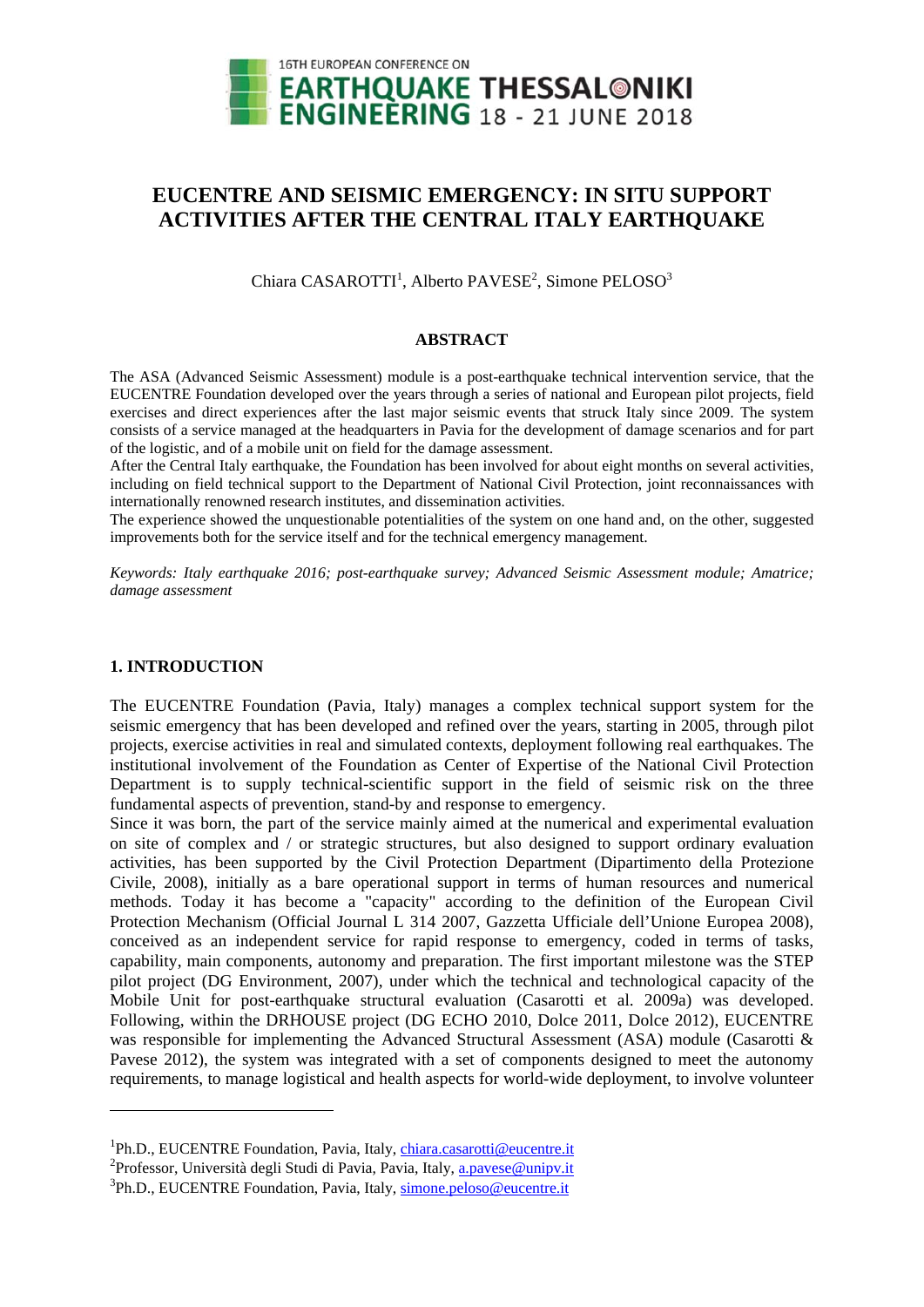professionals, to develop operational procedures for preparation, standby, activation and management of the emergency phases for the module. The last step of this path is the ongoing MATILDA project (DG ECHO, 2014), within which the module is going to become "multi-national" by sharing the developed Italian competences, the Slovenian and Croatian organizations for emergency management. Over the years, the service has been tested in several exercises (e.g. in Patras Dolce at al. 2013) or on occasion of the international ModEX Exercise at Tritolwerk (www.youtube.com, 2016) (Figure 1), for training of both internal staff and professional volunteers, and, above all, it has been deployed to support the technical relief activities after the last three major Italian seismic events: L'Aquila in 2009 (Casarotti et al. 2009b, Casarotti et al. 2010), Emilia in 2012 (Casarotti et al. 2012, www.eqclearinghouse.org, 2012), and the recent prolonged seismic sequence in Central Italy between August 2016 and January 2017 (www.eqclearinghouse.org, 2016b).



Figure 1. Mobile Unit for structural assessment at ModEX exercise (Tritolwerk, Austria, June 2016)

The deployment procedures and the involvement extent always depend on the different operating conditions of each particular emergency environment. In the case of the Italian events, the intervention usually lasts for the entire duration of the crisis, or until the Civil Protection Department requires, with turnover of teams, support from the central unit also from the logistical point of view, and a more flexible operating scheme, according to the evolving needs. In the case of wide-range deployment, the mission is conceived to be more intense and independent of the central unit.

## **2. ACTIVITIES WITHIN THE CONTEXT OF THE CENTRAL ITALY EARTHQUAKE**

The system consists of a service managed at the headquarters of Pavia with regard to the territorial management system for damage scenarios and the support to field activities, and a mobile unit deployed on site for the evaluation of the damaged structures.

The EUCENTRE Foundation, as a research centre in seismic engineering, centre of knowledge of the Italian Civil Protection Department (CPD) and, in collaboration with the ReLUIS Consortium (Network of University Laboratories of Seismic Engineering), conducted several activities of different nature following the seismic event occurring in central Italy on August  $24<sup>th</sup>$  August 2016 (Figure 2), as described in the following sections.

In compliance with the CPD's procedures, EUCENTRE activated i. the territorial management platform group for the production of real-time damage scenarios in different contexts, ii. the Structural Assessment Intervention Module, and iii. the developers of DESIGNA system (Distributed Environment to Support Individual and General Need Accommodation), to accomplish the needs of temporary housing management. In addition, training to groups in charge of surveying precast structures has been provided.

Within the nine months of intense field activity, the Foundation teams conducted more than 700 inspections (Figure 5) in the four regions struck by the earthquake. Most of the surveys were carried out on monumental buildings, school structures, public buildings and manufacturing facilities.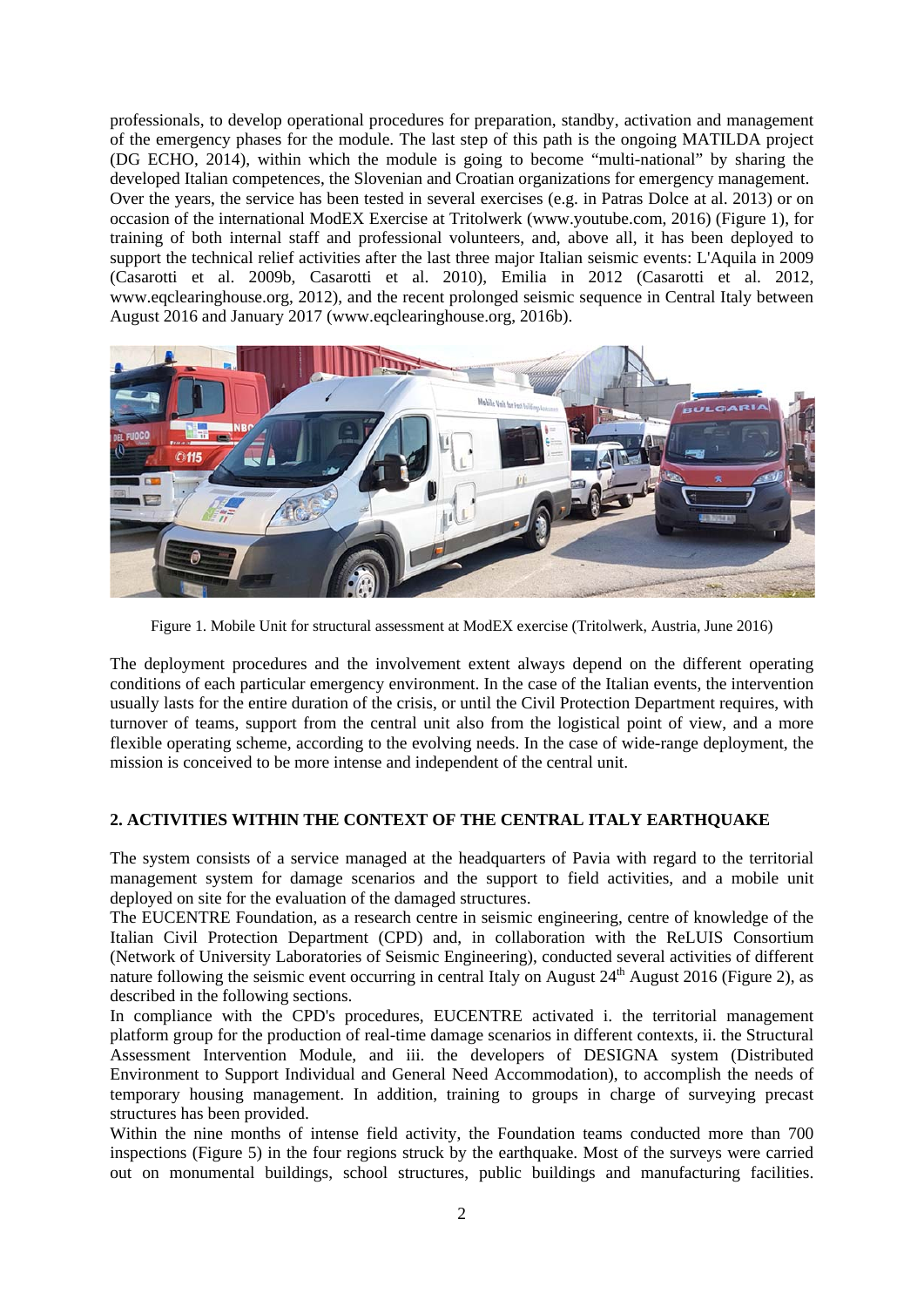Different inspection forms have been delivered, i.e. Churches, Historical Buildings forms (D.M. 2006), Aedes (ordinary buildings) forms (D.M. 2014) and GL-Aedes (precast structures) forms (D.M. 2015).

Since the end of August 2016 to May 2017, 652 man-days were deployed: in what follows, an overview of the activities carried out by EUCENTRE in the context of the seismic emergency of the Centre of Italy in 2016 and 2017.



Figure 2. Activities within the context of the Central Italy earthquake

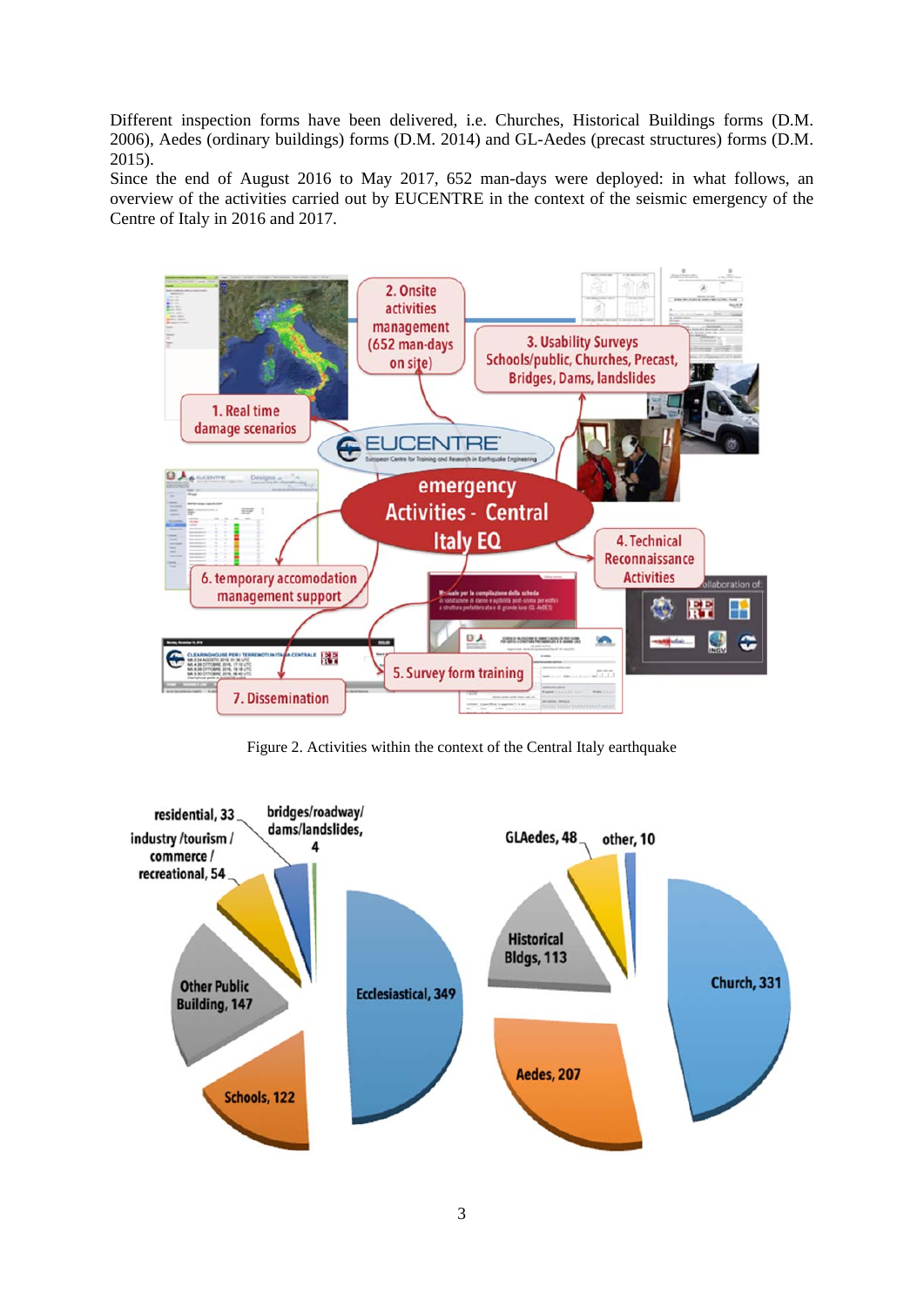Figure 3. Surveyed building typologies (left) and delivered inspection form types (right)

# *2.1 In field activity*

Since August 24<sup>th</sup>, internal emergency activation procedures have been triggered for the management and coordination of activities. To this end, an EUCENTRE liaison officer was sent at the CPD coordination Centre (namely Di.Coma.C.) in Rieti, available to be directly addressed in the preparation of the intervention strategies in which the Foundation was involved and to facilitate an organic plan with respect to other units within the CPD emergency management. The same person was the reference for the EUCENTRE teams on the field and the interface with the ReLUIS responsibles. In the phase preceding the seismic sequence at the end of October 2016, the Foundation focused essentially on schools, public buildings and churches, for a total of 193 inspections. Then, from November 2016 to May 2017, 516 inspections of different nature were carried out: ordinary surveys on different use buildings (schools, public, commerce, etc.), precast structures surveys, additional check on previously inspected buildings, technical support teams, reconnaissance of landslides, bridges, dams, monumental buildings usability assessment. The activities were carried out mainly in the Marche, and to a lesser extent in Lazio and Abruzzo (Figure 4), on structures of different nature and type of construction, and for heterogeneous use (Table 1).

The proportions of the outcomes were quite different depending on the type of inspected building (Figure 5), ranging from "A" (fully usable), "B" (usable after quick measures), "C" (partly usable), "D" (to be surveyed again), to "E" (totally unusable). Outcome "F" indicates unusability due to external risk, regardless the state of the building itself.



Figure 4. Map of surveys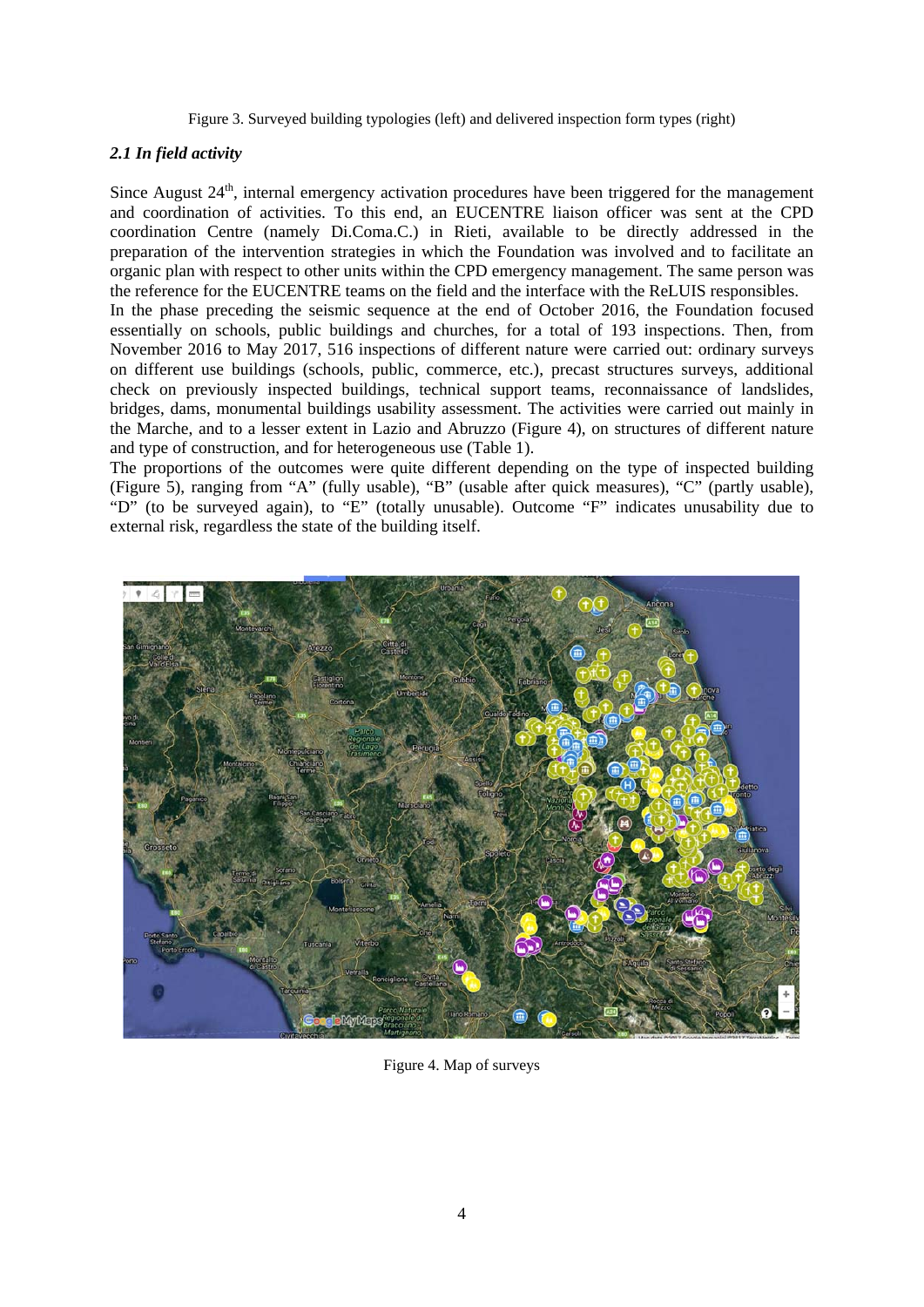|                          | Ordinary<br><b>Aedes</b> | <b>Church</b>  | <b>Historical</b><br>buildings | <b>Precast</b><br>buildings | other | total |
|--------------------------|--------------------------|----------------|--------------------------------|-----------------------------|-------|-------|
| other public buildings   | 63                       | $\overline{2}$ | 65                             | 16                          |       | 147   |
| commerce                 | 3                        |                |                                |                             |       | 3     |
| ecclesiastical           |                          | 329            | 20                             |                             |       | 349   |
| landslide/dam/geo/bridge |                          |                |                                |                             | 3     | 4     |
| manufacturing            | 6                        |                |                                | 19                          |       | 25    |
| housing                  |                          |                | 26                             |                             |       | 33    |
| tourism                  | 15                       |                |                                | $\overline{2}$              |       | 18    |
| recreational             |                          |                |                                | 3                           |       | 8     |
| schools                  | 113                      |                |                                | 8                           |       | 122   |
| total                    | 212                      | 331            | 113                            | 48                          | 5     | 709   |

Table 1 Use of inspected structures and type of survey form



Figure 5. Usability outcomes: ordinary buildings (left), precast structures (centre) and churches (right)

Monumental building surveys on the affected areas were conducted under the joint coordination of the Department of Civil Protection and the Ministry of Cultural Heritage and Tourism, in collaboration with the ReLUIS Consortium.

In the first cycle of surveys (before October 26<sup>th</sup> 2016), a joint EUCENTRE-University of Pavia team was available each week. A total of 93 churches and 1 palace were inspected in the provinces of Ascoli Piceno, Macerata, Fermo, L'Aquila and Teramo. In the second cycle of inspections (from January 2017 to March 2017), the Foundation guaranteed a weekly presence of at least 2 teams. Surveys were conducted on 238 churches and 112 palaces, filling church forms and historical building forms. For the latter, only the damage was surveyed, without any appraisal of usability. As shown in Figure 5 (right), 61% of the churches for which a result was issued were no longer usable.

From November 2016 to January 2017, a team specialized on precast structures was also operating, which mainly assessed manufacturing, receptive or commercial structures, for a total of 48 precast structures. As seen in Figure 5 (centre), 52% of the inspected structures were fully usable. Most of Aedes forms (82%) were related to ordinary surveys on school or public buildings (Table 1). Their outcomes were mainly of full usability (68% of schools and 52% of assessed public buildings), while only 9% and 13% respectively were completely unusable (Figure 6).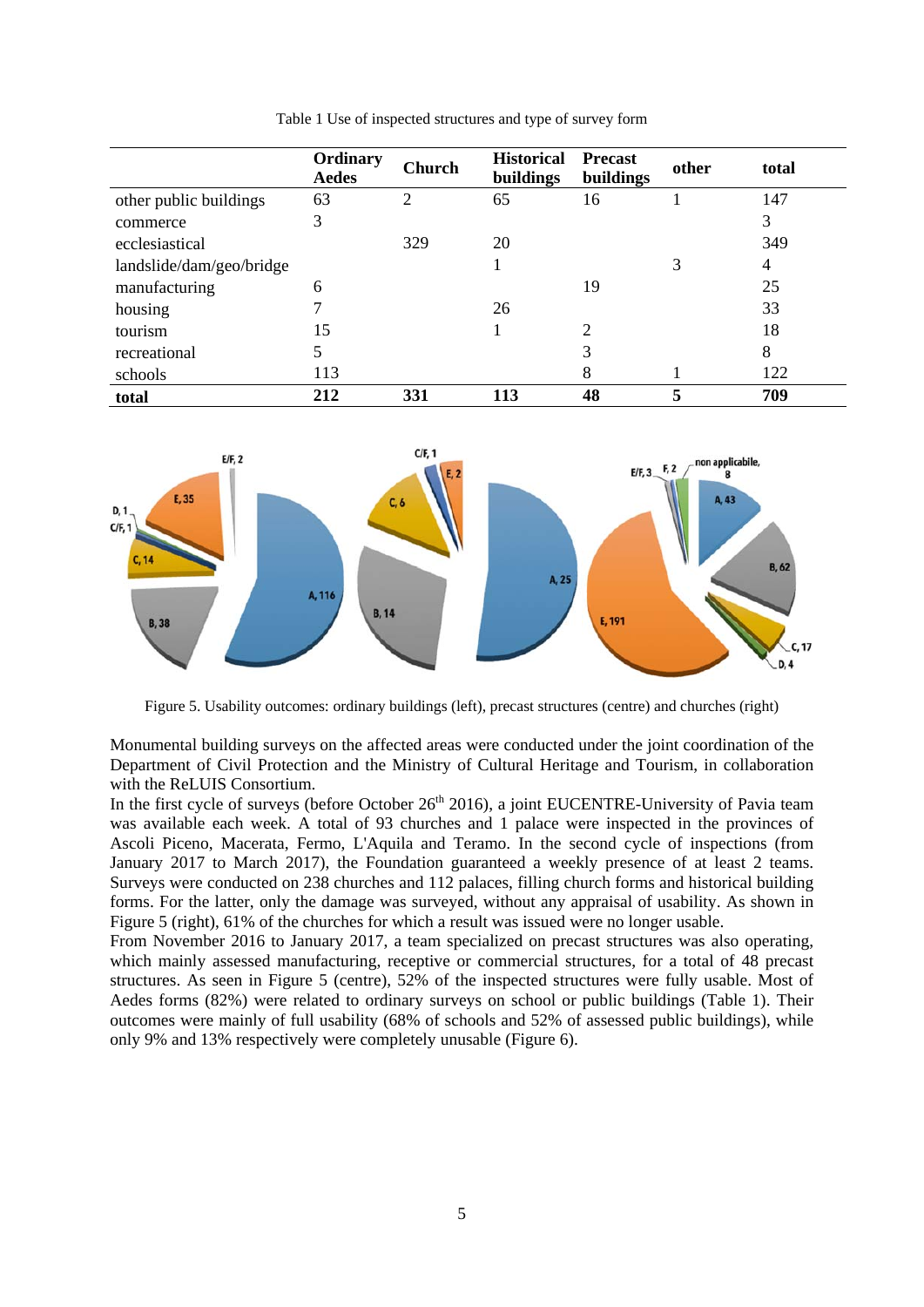

Figure 6. Usability outcomes on schools (left) and other public buildings (right)

## *2.3 Other technical and scientific activities*

To complete the overall picture of the role played by EUCENTRE in the recent seismic emergency, a number of activities carried out by the Foundation on a voluntary basis are described. Among these, the most important were the technical-scientific reconnaissances, in collaboration with internationally renowned research institutes. From September  $5<sup>th</sup>$  to  $8<sup>th</sup>$  2016, EUCENTRE participated in the first post-event geotechnical reconnaissance within the team of GEER (Geotechnical Extreme Events Reconnaissance) in the provinces of Rieti, Ascoli Piceno, L'Aquila and Perugia. The related activities are reported in the synthetic technical reports published shortly after the event (Lanzo et al. 2016a) and in a more detailed report (Lanzo et al. 2016b) with additional studies.

From September  $12<sup>th</sup>$  to 16<sup>th</sup> 2016, EUCENTRE joined EERI (Earthquake Engineering Research Institute) and ReLUIS consortium for a technical reconnaissance visit to Central Italy, as part of the Learning from Earthquakes (LFE) program, to study August  $24<sup>th</sup>$  earthquake impact on the affected areas. At the end of the mission, the team shared the experience in a web-based reconnaissance seminar, available on the specific Clearinghouse website (ww.eqclearinghouse.org, 2016a). A further mission was conducted from May  $8<sup>th</sup>$  to  $12<sup>th</sup>$  2017, to assess the effects of important seismic swarm occurred between October 2016 and January 2017.

From October 18<sup>th</sup> to 21<sup>st</sup> 2016, EUCENTRE joined the AFPS (Association Française du Génie Parasismique) team in the post-event reconnaissance conducted in the provinces of Rieti, Ascoli Piceno and L'Aquila on the dams of Scandarello, Poggio Cancelli, Rio Fucino and Sitter Pedicate. The results of the mission were included in the section "Dams" and "Retaining walls, rockfall barriers and road embankments" of the GEER report (Lanzo et al. 2016c), and in the section on dams of the AFPS report (Balgiu et al. 2017).

EUCENTRE finally joined the experts in seismic geotechnics, geology, seismology and geomatics of the GEER Italia-United States team, which conducted the main phase of landslide surveys with LIDAR and UAVs from November  $30<sup>th</sup>$  to December  $5<sup>th</sup>$  2016. Such activities are reported in a synthetic summary (Lanzo et al. 2017a) and in a detailed technical report (Lanzo et al. 2017b).

At the beginning of December 2016, the Department of Civil Protection, on behalf of the Italian Government, requested the ReLUIS Consortium to carry out with major urgency an evaluation activity on the possibility of restoration / adaptation of schools classified unusable, with the aim of supporting decisions for the re-activation of interrupted school services. The joint teams of the University of Pavia-EUCENTRE evaluated four schools in Force, Falerone, Montalto in Marche and Acquasanta Terme.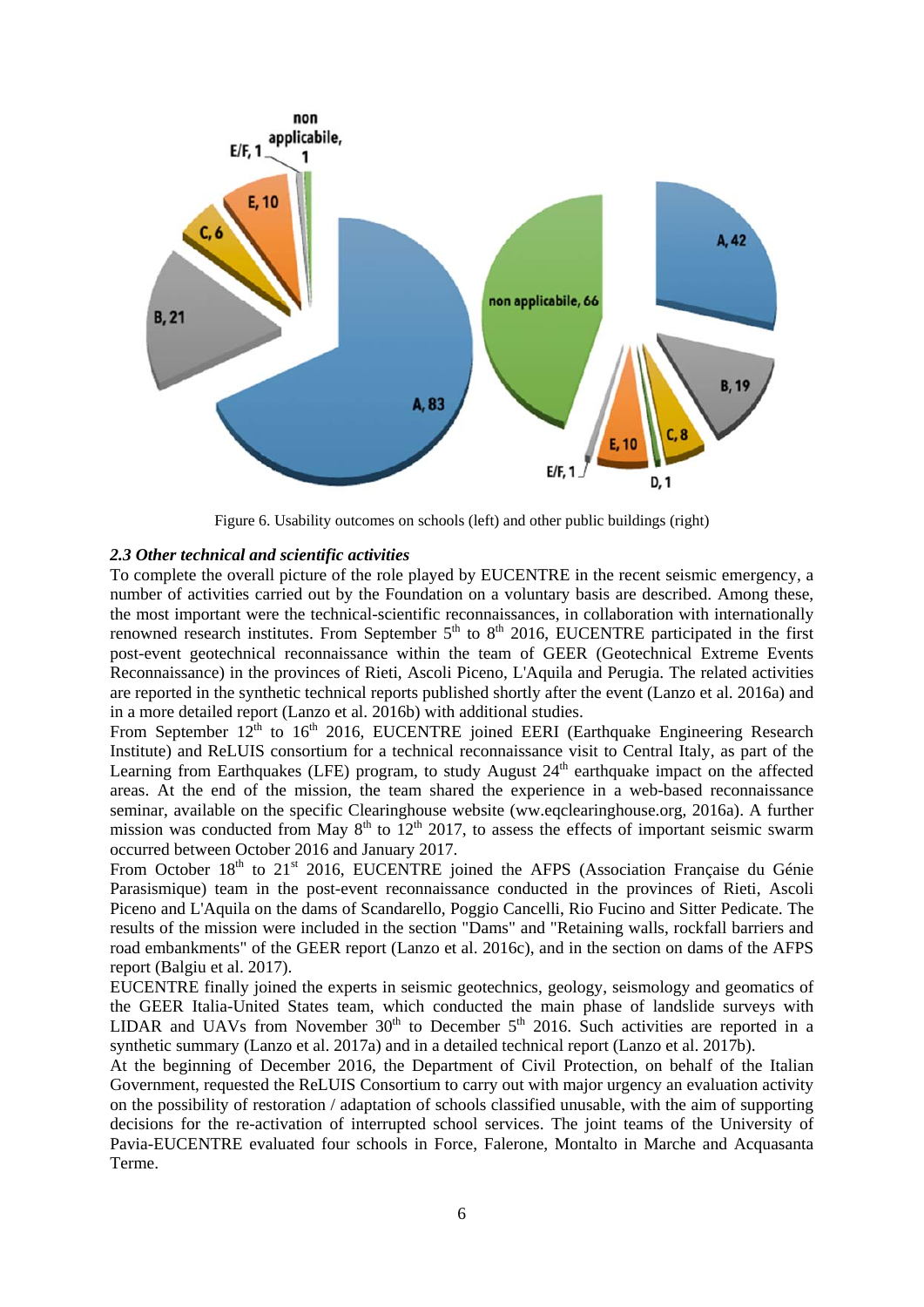#### **3. FINAL REMARKS**

As happened for the major seismic events that have hit Italy over the last decade, also after the Amatrice earthquake, the EUCENTRE Foundation has been operating for the emergency technical support to the national Civil Protection department and with a number of additional technical and scientific activities.

In the nine months following the first event of the long-lasting sequence, according to the needs and requests, the several activities (performed both from Pavia and on site) included production of damage scenarios, numerical-experimental activities, diagnostics and assessment on structures and infrastructures, damage reconnaissance.

The field experience of EUCENTRE and of the colleagues involved in the emergency has once again highlighted the unquestionable potential of the system and, on the other hand, a series of lesson learnt to improve both the system and generally speaking the emergency technical management.

Regarding field operations, one of the most urgent needs emerged was the updating of the damage survey tools to the modern technology currently available to most national technicians.

On this issue, the future is considered to be the complete computerization through web app of all the current survey forms. The important advantage of the web app is that it can be used on different operating systems (Android, macOS, windows mobile, etc.), still maintaining the independence from connectivity conditions through local save.

Computerization of data collection tools, alongside an appropriate management system, would bring enormous advantages in an emergency situation, such as: i. the possibility of technicians remote registration, ii. registered survey assignments, iii. data exchange (contact inspections, addresses, etc.) on cloud platform, iv. automatic implementation of basic completeness checks ("error"), v. automatic implementation of logic controls ("alert"), vi. real-time delivery of survey forms, vii. automatic data storage; viii automatic production of the survey results statistics and the their mapping on the territory. In this way, the times of bureaucracy and territorial dispersion of technicians would be reduced and number of inspection increased, resources dedicated to manual data storage could be re-targeted, the possibility of random error associated with manual input and of errors due to incomplete data sheets would be would be prevented. The technical inspector will be assisted in his own evaluation with the logical inconsistency tool.

In a time when a lot of official paperwork with public administration is electronically processed, the management of privacy, security and secure login are issues to be considered but largely manageable with the current technology. It is believed that the ability to set up such a system as a preparedness activity has now reached sufficiently maturity.

It should also be noted that such system, as in many cases of public administration bureaucracy, would not be incompatible with the persistence of the paper method for those technicians (in our opinion, progressively reducing) comfortable with the present system, and in general for those who need support when delivering the evaluation forms: the paper-related burden would be significantly reduced in favour of increased efficiency in global management.

Another problem emerged during the last emergency was that of the apparently insufficient number of technicians able to compile survey forms. As the training protocol on the subject today is well defined in terms of duration and content, a good solution could be to prepare standard recorded course modules and teach them through the e-learning system, reducing training costs at source. In this way, a significantly larger number of professionals could be trained. Moreover, virtual support service at regional or university level can be as well implemented to assist them, considering that anyway we are not talking of teaching inexperienced personnel, but of upgrading professional technicians, i.e. engineers and architects. If a few years ago this kind of approach would be unaffordable for several reasons, it is believed that the time has come, both because the courses have been greatly improved and because technology today offers widely tested and efficient tools.

Notwithstanding the great work done by the many actors involved in the occurrence of these dramatic events, it is deemed that today there is a wide space for improvement of the system through tools, which can be handled affordably within preparedness activities, both involving the different possible stakeholders and exploiting the full potential of technological advances.

As far as the European scale is concerned, as mentioned, the ASA module has been implemented within the UCPM (Union Civil Protection Mechanism) perspective as a capacity to support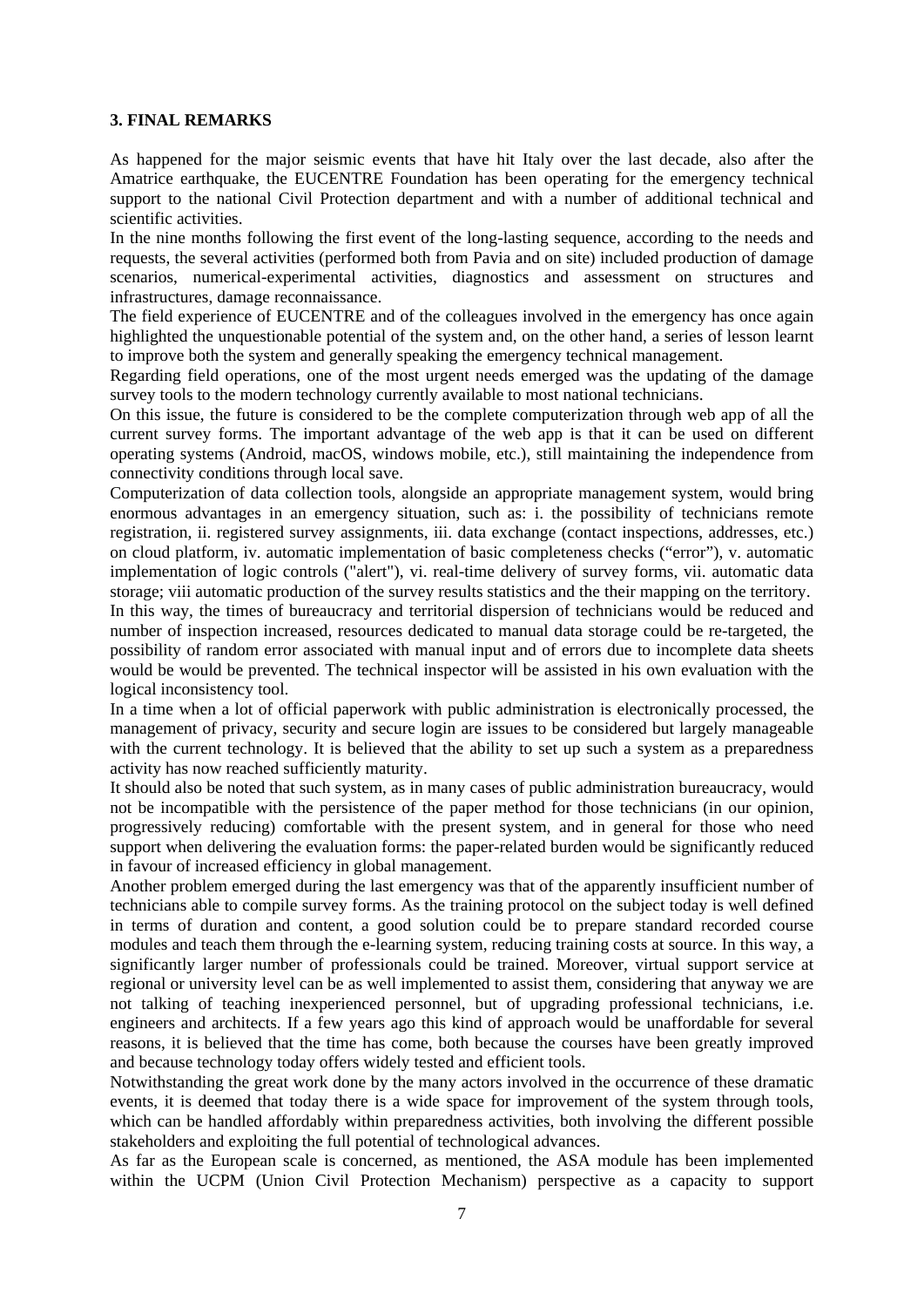international emergencies: in the case of wide-range deployment, the mission is conceived to be more intense and independent of the central unit. Concerning the platform for damage scenarios, it would be very useful to have it implemented in the Emergency Response Coordination Centre (EERC), in order to visually appraise the situation at large scale to organize focused intervention on the most critical areas, better coordinating response capacities. The platform could be integrated within existing tools developed within DG-ECHO projects on the multi-hazard monitoring, in order to provide a powerful tool for the risk assessment, eventually together with the creation of a pool of technical experts able to support the ERCC with regard to situation assessments in crisis situations.

#### **4. ACKNOWLEDGEMENTS**

The work carried out during the nine months of activities following the earthquake in Central Italy was largely supported by the National Civil Protection Department and the Ministry of Cultural Heritage and Tourism and Tourism, which the authors thank.

A heartfelt thank you goes also to the deployed EUCENTRE staff, who has operationally demonstrated great availability and flexibility in fieldwork in any kind of environmental condition, in addition to substantially uninterrupted ordinary institutional activities, and to the staff supporting activities from Pavia.

#### **5. REFERENCES**

Balgiu A, Combescure D, Duchez A, Dujarric C, Taillefer N, Tesser L (2017). AFPS preliminary report of the field survey in central italy, after the earthquake of august 24 2016, *16th World Conference on Earthquake Engineering, 16WCEE 2017*, Santiago Chile, January 9-13 2017, paper N° 5007.

Casarotti C, Dacarro F, Pavese A, Peloso S, (2009a). Mobile Unit for fast experimental post-earthquake vulnerability assessment. *XIII Convegno ANIDIS*, Bologna, Italy.

Casarotti C, Pavese A, Peloso S (2009b), Seismic Response of the San Salvatore Hospital of Coppito (L'Aquila) during the 6th April 2009 earthquake, Progettazione Sismica, issue 3, Special Abruzzo, Italian (163-176) and English (159-172).

Casarotti C, Peloso S, Pavese A, (2010). Seismic response of the hospital facilities during the 2009 Abruzzi earthquake, *14th European Conference On Earthquake Engineering (14 ECEE 2010)*, paper #673, Ohrid, Macedonia,  $30 \text{ Aug} - 03 \text{ Sept } 2010$ .

Casarotti C, Pavese A, (2012). DRHOUSE project: the ASA module for the post-earthquake structural assessment, *4th International Disaster and Risk Conference IDRC Davos 2012*, Davos, Switzerland, Aug 2012.

Casarotti C, Pavese A, Peloso S (2012). Valutazione delle strutture nella fase post terremoto. Il modulo sviluppato da Eucentre e l'attività sul campo, *Progettazione Sismica*, issue 3, (37-48).

Decreto del Presidente del Consiglio dei Ministri del 23 febbraio 2006 (2006). Approvazione dei modelli per il rilevamento dei danni, a seguito di eventi calamitosi, ai beni appartenenti al patrimonio culturale. (GU Serie Generale n.55 del 07-03-2006).

Decreto del Presidente del Consiglio dei Ministri del 8 luglio 2014 (2014). Istituzione del Nucleo Tecnico Nazionale (NTN) per il rilievo del danno e la valutazione di agibilità nell'emergenza post-sismica e approvazione dell'aggiornamento del modello per il rilevamento dei danni, pronto intervento e agibilità per edifici ordinari nell'emergenza post-sismica e del relativo manuale di compilazione. (14A07921) (GU Serie Generale n.243 del 18-10-2014).

Decreto del Presidente del Consiglio dei Ministri del 14 gennaio 2015: approvazione della Scheda di valutazione di danno e agibilità post-sisma per edifici a struttura prefabbricata o di grande luce GL-AeDES e del relativo Manuale di compilazione. Modifica della Scheda AeDES, di cui al decreto del Presidente del Consiglio dei ministri 8 luglio 2014. (15A01918) (GU Serie Generale n.61 del 14-03-2015).

DG Environment (2007). STEP - Strategies and Tools for Early Post-Earthquake Assessment, EC, GA 070402/2007/460822.